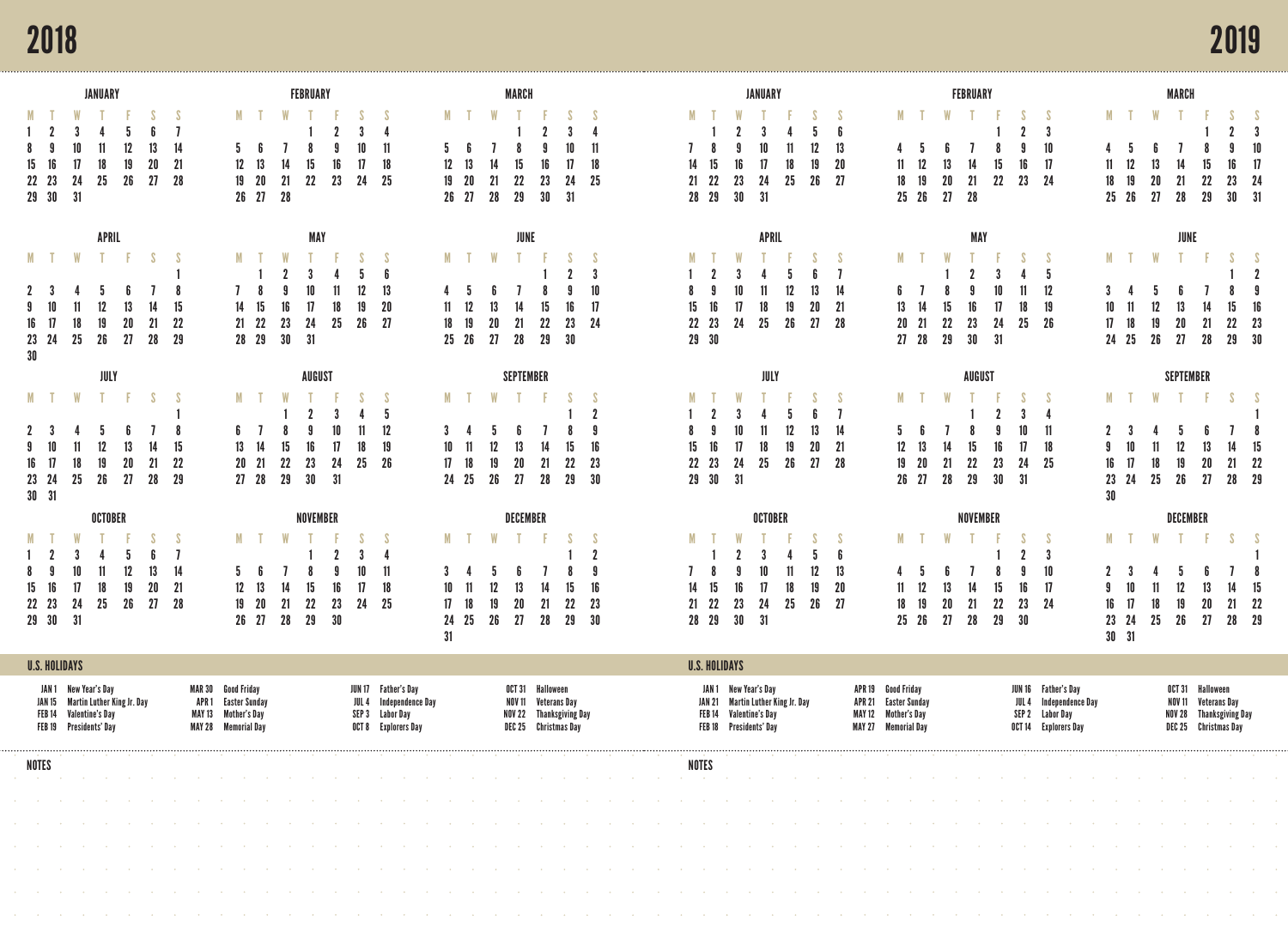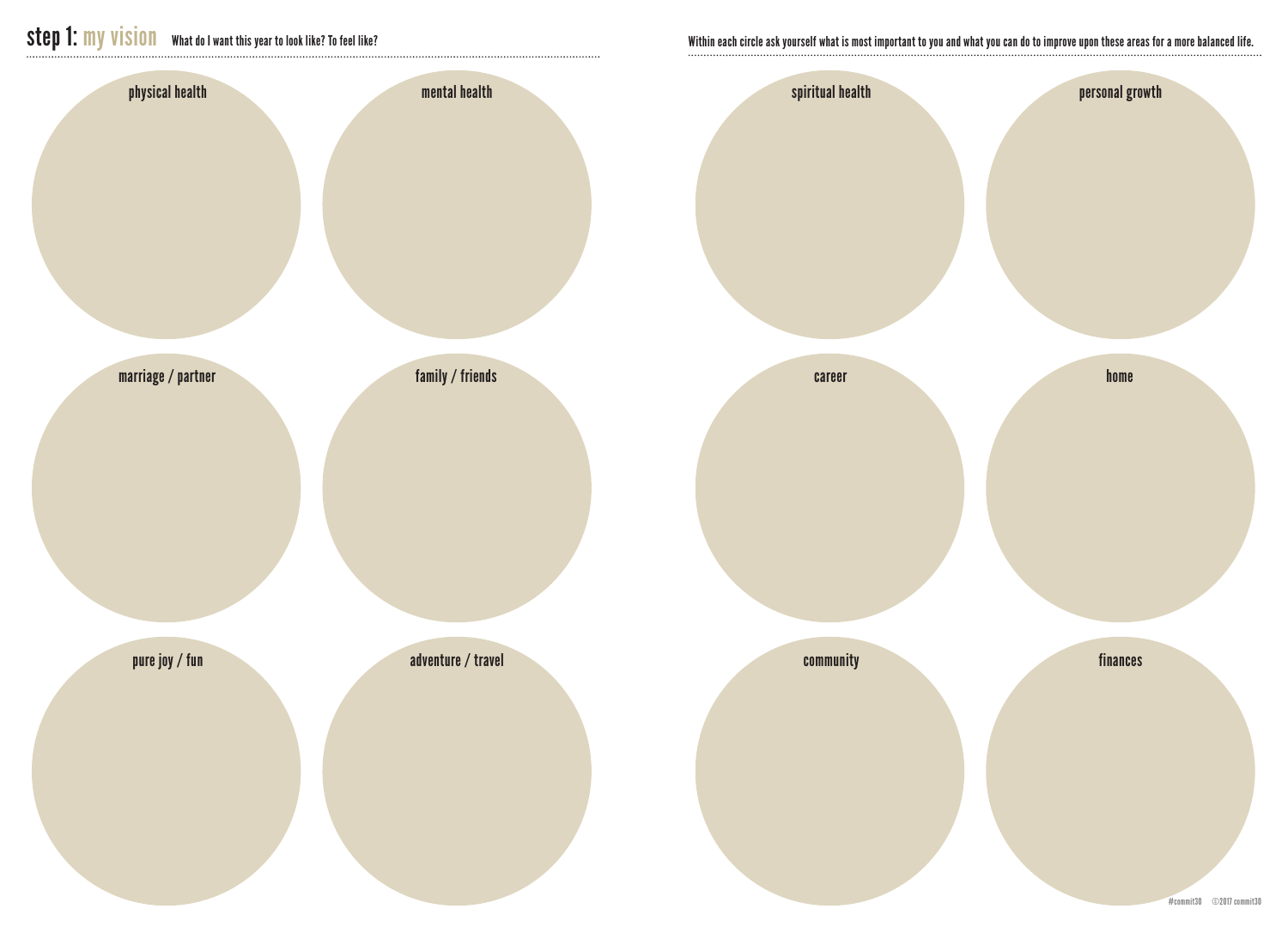12 months / 12 goals (Use each month's goal setting page to create detailed action steps for each goal.)

## step 2: my monthly goals overview station on the state detailed action steps for each poals.<br>
to create detailed action steps for each goals.<br> **Step 3:** my daily action steps Plan out your days the night before and set rea





The key to success is found in your daily routine.

step 4: track each day use the monthly 30 day checklist to show each day you work towards your goal.  $\bigcirc$ J

Don't break the chain!

step 5: share your goals with friends and family and online using #commit30.

And don't forget that in between goals is a thing called life that has to be lived and enjoyed.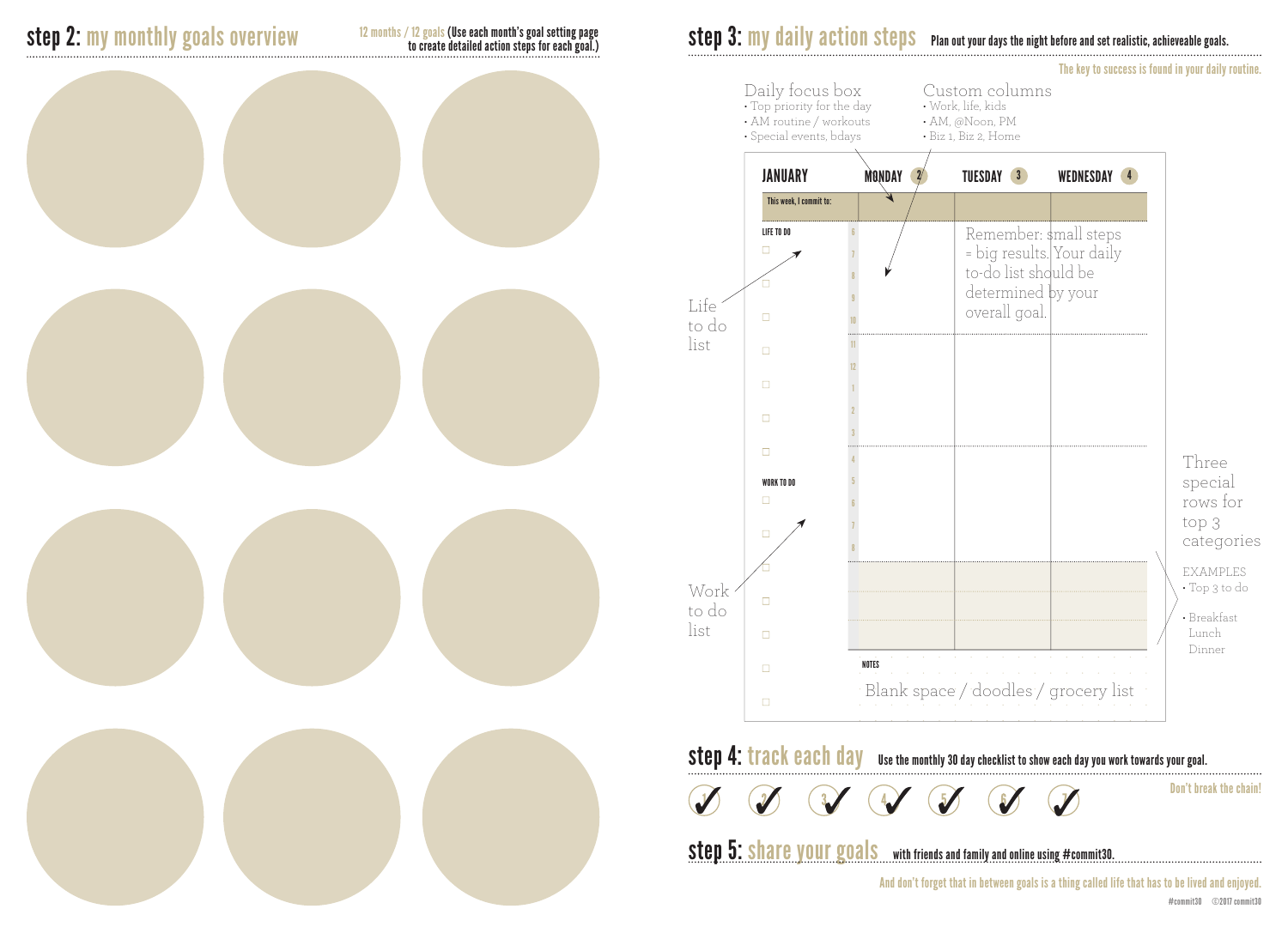

# **STRESS** IS A CHOICE. JOY IS A CHOICE. CHOOSE WISELY.

JULY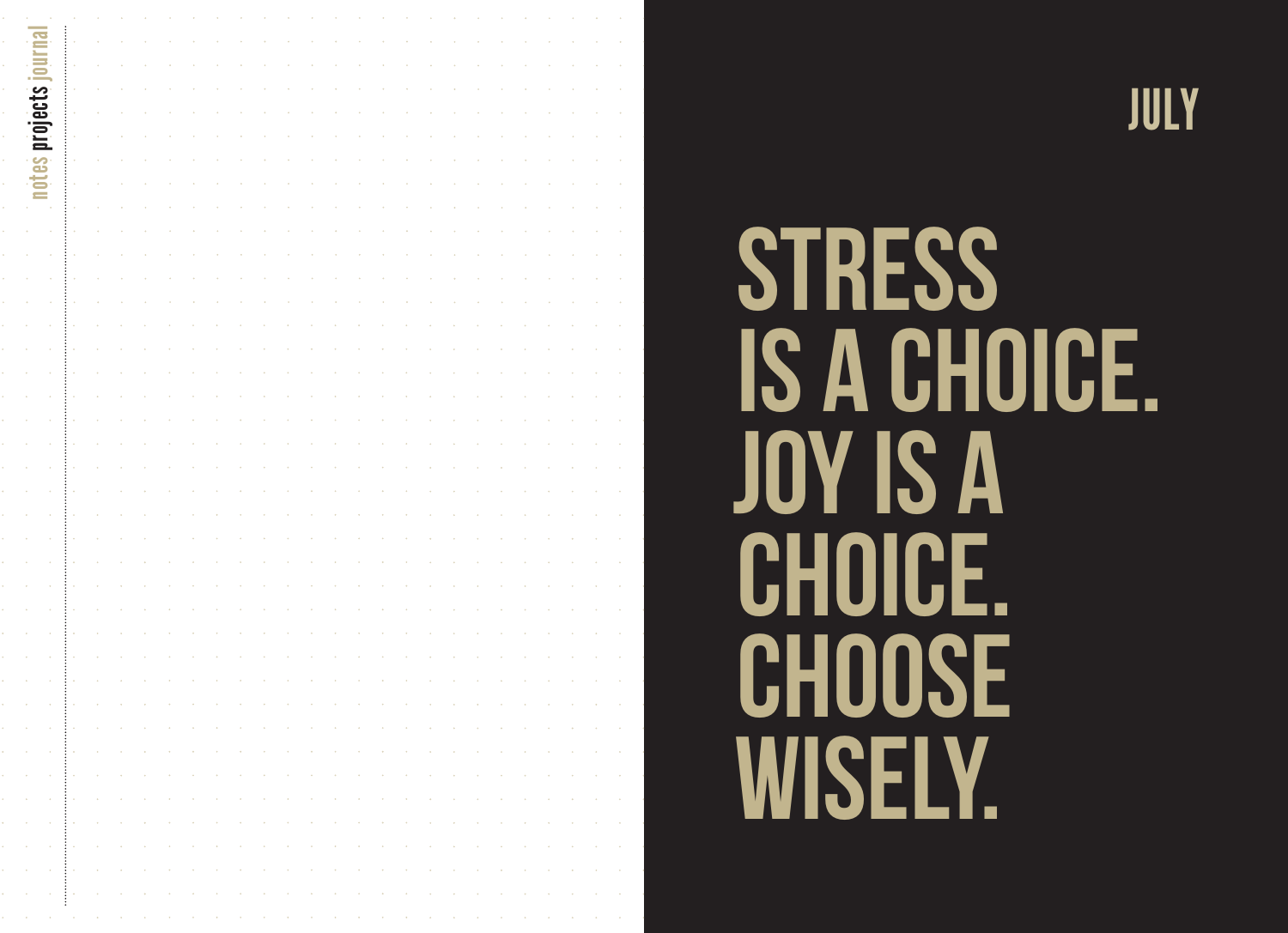| monthly goal                                                          |
|-----------------------------------------------------------------------|
|                                                                       |
| action steps                                                          |
|                                                                       |
| This month I did / did not reach my goal. Why?                        |
| Overall I would rate my effort towards my goal ( $1 \rightarrow 10$ ) |
| <b>Next steps:</b>                                                    |



This month, I commit to:

 $\overline{2}$  $\boldsymbol{3}$  $\overline{5}$  $\boldsymbol{6}$ 4  $\overline{\mathbf{3}}$  $10$  $\mathbf{1}$  $12$  $13$ 14 8  $16$  $\overline{1}$  $\overline{19}$  $20$ 15  $18$  $21$ 23 24 26  $27$ 25 **28**  $22$ 30 29 My reward: 

commit. plan. succeed.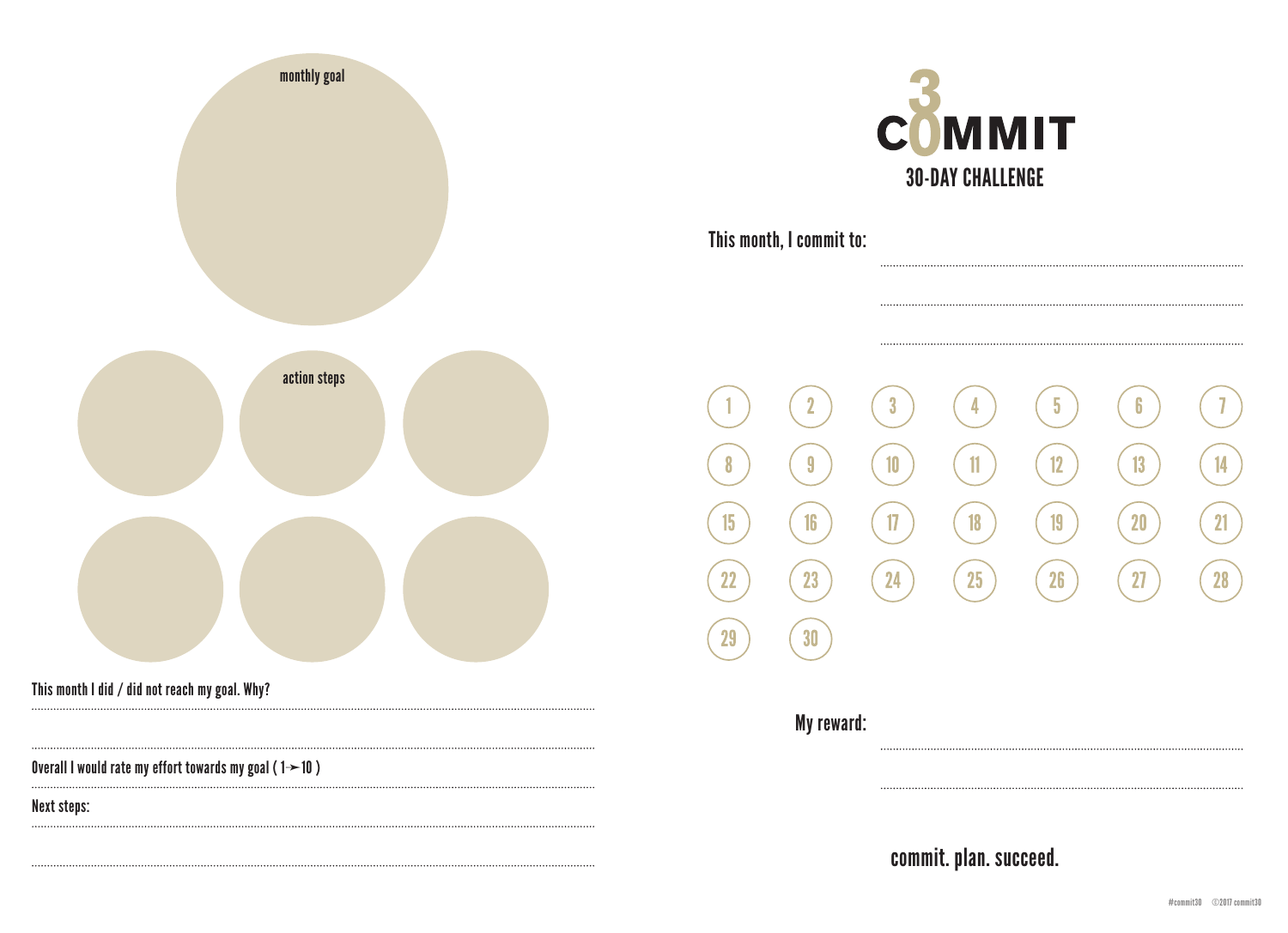| <b>JUL 2018</b>                                                                                                 | <b>MONDAY</b> | <b>TUESDAY</b>          | <b>WEDNESDAY</b>                                                                                                                                                                                                                                       | <b>THURSDAY</b> | <b>FRIDAY</b> | <b>SATURDAY</b> | <b>SUNDAY</b> |
|-----------------------------------------------------------------------------------------------------------------|---------------|-------------------------|--------------------------------------------------------------------------------------------------------------------------------------------------------------------------------------------------------------------------------------------------------|-----------------|---------------|-----------------|---------------|
| This month, I commit to:                                                                                        | 25            | 26                      | 27                                                                                                                                                                                                                                                     | 28              | 29            | 30              |               |
|                                                                                                                 |               |                         |                                                                                                                                                                                                                                                        |                 |               |                 |               |
|                                                                                                                 |               |                         |                                                                                                                                                                                                                                                        |                 |               |                 |               |
|                                                                                                                 |               |                         |                                                                                                                                                                                                                                                        |                 |               |                 |               |
| the control of the control of the<br><b>NOTES</b>                                                               | $\eta$        | $\overline{\mathbf{3}}$ | independence day                                                                                                                                                                                                                                       | 5.              | 6             |                 |               |
| the contract of the contract of the<br><b>All Contracts</b><br><b>Contractor</b><br>and the control of the con- |               |                         |                                                                                                                                                                                                                                                        |                 |               |                 |               |
|                                                                                                                 |               |                         |                                                                                                                                                                                                                                                        |                 |               |                 |               |
| <b>Contract</b><br><b>Contract</b>                                                                              |               |                         |                                                                                                                                                                                                                                                        |                 |               |                 |               |
| the control of the con-                                                                                         | -9            | 10                      | 11                                                                                                                                                                                                                                                     | 12              | 13            | 14              | 15            |
| the control of the control of                                                                                   |               |                         |                                                                                                                                                                                                                                                        |                 |               |                 |               |
| the company of the                                                                                              |               |                         |                                                                                                                                                                                                                                                        |                 |               |                 |               |
| the company of the company<br>contract of the con-                                                              |               |                         |                                                                                                                                                                                                                                                        |                 |               |                 |               |
| <b>Contractor</b>                                                                                               | 16            | $\overline{17}$         | 18                                                                                                                                                                                                                                                     | 19              | 20            | 21              | 22            |
| the company of the                                                                                              |               |                         |                                                                                                                                                                                                                                                        |                 |               |                 |               |
| <b>College</b><br><b>Contract Contract</b><br><b>Contract Contract</b>                                          |               |                         |                                                                                                                                                                                                                                                        |                 |               |                 |               |
| the control of the control of                                                                                   |               |                         |                                                                                                                                                                                                                                                        |                 |               |                 |               |
|                                                                                                                 |               |                         |                                                                                                                                                                                                                                                        |                 |               |                 |               |
| <b>Contract</b><br>the company of the                                                                           | 23            | 24                      | 25                                                                                                                                                                                                                                                     | 26              | 27            | 28              | 29            |
| and the state of the                                                                                            |               |                         |                                                                                                                                                                                                                                                        |                 |               |                 |               |
| <b>Contract Contract Contract</b>                                                                               |               |                         |                                                                                                                                                                                                                                                        |                 |               |                 |               |
| and the second control of the second control of the                                                             |               |                         |                                                                                                                                                                                                                                                        |                 |               |                 |               |
| and the company of the<br>contracts and contracts are a state of                                                | 30            | 31                      |                                                                                                                                                                                                                                                        |                 | $\sqrt{3}$    |                 | 5             |
|                                                                                                                 |               |                         |                                                                                                                                                                                                                                                        |                 |               |                 |               |
| the contract of the contract of the contract of the contract of                                                 |               |                         |                                                                                                                                                                                                                                                        |                 |               |                 |               |
| the contract of the contract of the contract of the<br>the contract of the contract of the contract of the      |               |                         |                                                                                                                                                                                                                                                        |                 |               |                 |               |
| <b>Contract Contract</b>                                                                                        |               |                         | a construction of the contract of the construction of the construction of the construction of the construction of the construction of the construction of the construction of the construction of the construction of the cons                         |                 |               |                 |               |
| the contract of the contract of the contract of the contract of the contract of the contract of the contract of |               |                         | in the company of the company of the company of the company of the company of the company of the company of the                                                                                                                                        |                 |               |                 |               |
|                                                                                                                 |               |                         | a caracteristic and the caracteristic and a caracteristic and a caracteristic and a caracteristic and a caracteristic and<br>a caracteristic and the caracteristic and a caracteristic and a caracteristic and a caracteristic and a caracteristic and |                 |               |                 | <b>TIIT</b>   |
|                                                                                                                 |               |                         |                                                                                                                                                                                                                                                        |                 |               |                 |               |
|                                                                                                                 |               |                         | a construction of the contract of the construction of the construction of the construction of the construction of the construction of the construction of the construction of the construction of the construction of the cons                         |                 |               |                 |               |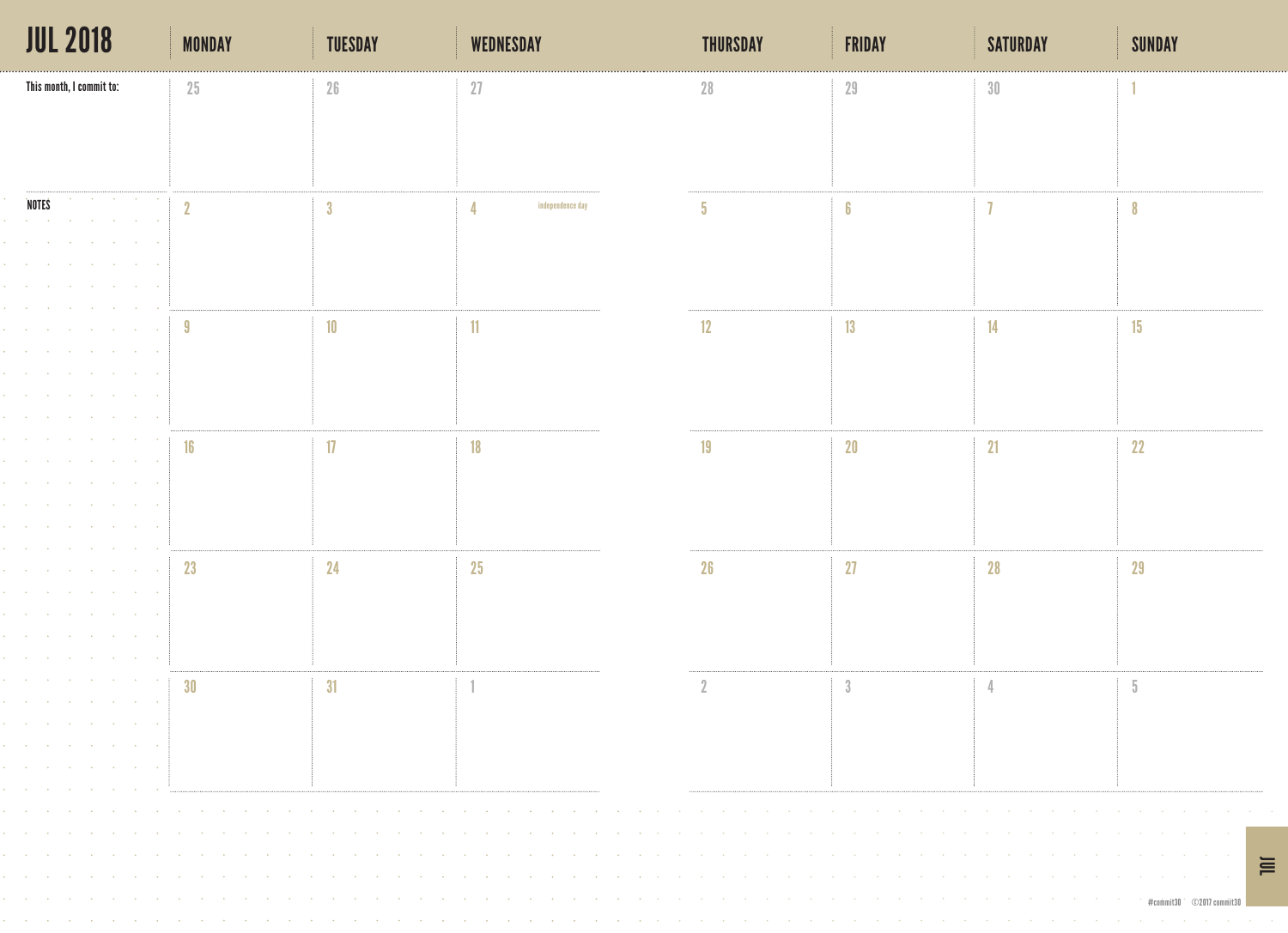$\Box$ 

 $\Box$ 

 $\Box$ 

 $\Box$ 

 $\Box$ 

 $\Box$ 

 $\Box$ 

 $\Box$ 

 $\Box$ 

 $\Box$ 

 $\Box$ 

 $\Box$ 

 $\Box$ 

MONDAY TUESDAY WEDNESDAY THURSDAY FRIDAY SATURDAY SUNDAY 2 3 4 5 6 7 8 JUL 2–8

| This week, I commit to: |                |                             |                 |                 |                 |                  |                          |                 |                                                                                                                               |                   |                 |                  |            |                 |                 |                 |                 |            |                        |                 |
|-------------------------|----------------|-----------------------------|-----------------|-----------------|-----------------|------------------|--------------------------|-----------------|-------------------------------------------------------------------------------------------------------------------------------|-------------------|-----------------|------------------|------------|-----------------|-----------------|-----------------|-----------------|------------|------------------------|-----------------|
| LIFE TO DO              | $\overline{5}$ |                             |                 |                 |                 |                  |                          |                 |                                                                                                                               |                   |                 |                  |            |                 |                 |                 |                 |            |                        |                 |
|                         | 6              |                             |                 |                 |                 |                  |                          |                 |                                                                                                                               |                   |                 |                  |            |                 |                 |                 |                 |            |                        |                 |
|                         |                |                             |                 |                 |                 |                  |                          |                 |                                                                                                                               |                   |                 |                  |            |                 |                 |                 |                 |            |                        |                 |
|                         | 8              |                             |                 |                 |                 |                  |                          |                 |                                                                                                                               |                   |                 |                  |            |                 |                 |                 |                 |            |                        |                 |
|                         | 9              |                             |                 |                 |                 |                  |                          |                 |                                                                                                                               |                   |                 |                  |            |                 |                 |                 |                 |            |                        |                 |
|                         | 10             |                             |                 |                 |                 |                  |                          |                 |                                                                                                                               |                   |                 |                  |            | .               | .               |                 |                 |            |                        |                 |
|                         | 11             |                             |                 |                 |                 |                  |                          |                 |                                                                                                                               |                   |                 |                  |            |                 |                 |                 |                 |            |                        |                 |
|                         | 12             |                             |                 |                 |                 |                  |                          |                 |                                                                                                                               |                   |                 |                  |            |                 |                 |                 |                 |            |                        |                 |
|                         |                |                             |                 |                 |                 |                  |                          |                 |                                                                                                                               |                   |                 |                  |            |                 |                 |                 |                 |            |                        |                 |
|                         | 2              |                             |                 |                 |                 |                  |                          |                 |                                                                                                                               |                   |                 |                  |            |                 |                 |                 |                 |            |                        |                 |
|                         | 3              |                             |                 |                 |                 |                  | .                        |                 |                                                                                                                               |                   |                 |                  |            |                 |                 |                 |                 |            |                        |                 |
| WORK TO DO              |                |                             |                 |                 |                 |                  |                          |                 |                                                                                                                               |                   |                 |                  |            |                 |                 |                 |                 |            |                        |                 |
| H                       | 5              |                             |                 |                 |                 |                  |                          |                 |                                                                                                                               |                   |                 |                  |            |                 |                 |                 |                 |            |                        |                 |
|                         | 6              |                             |                 |                 |                 |                  |                          |                 |                                                                                                                               |                   |                 |                  |            |                 |                 |                 |                 |            |                        |                 |
|                         |                |                             |                 |                 |                 |                  |                          |                 |                                                                                                                               |                   |                 |                  |            |                 |                 |                 |                 |            |                        |                 |
|                         |                |                             |                 |                 |                 |                  |                          |                 |                                                                                                                               |                   |                 |                  |            |                 |                 |                 |                 |            |                        |                 |
| H                       |                |                             |                 |                 |                 |                  |                          |                 |                                                                                                                               |                   |                 |                  |            |                 |                 |                 |                 |            |                        |                 |
|                         |                |                             |                 |                 |                 |                  |                          |                 |                                                                                                                               |                   |                 |                  |            |                 |                 |                 |                 |            |                        |                 |
|                         |                |                             |                 |                 |                 |                  |                          |                 |                                                                                                                               |                   |                 |                  |            |                 |                 |                 |                 |            |                        |                 |
| $\Box$                  |                | NOTES                       |                 |                 |                 |                  |                          |                 | and the company of the company of the company of the company of the company of the company of the company of the              |                   |                 |                  |            |                 |                 |                 |                 |            |                        |                 |
|                         |                | <b>Contractor</b>           |                 | and the company |                 |                  | and a strategic control. |                 | ومناوب والمستحيل والمستحيل والمستحيل والمستحيل والمستحيل والمستحيل والمستحيل والمستحيل والمستحيل والمستحيل<br><b>Contract</b> | <b>Contractor</b> |                 | <b>Contract</b>  | $\sim 100$ | <b>Contract</b> | $\sim 100$      | <b>Contract</b> | $\sim$          | $\sim$     |                        |                 |
| $\Box$                  |                | <b>College</b>              |                 |                 |                 |                  |                          |                 | and the contract of the contract of the contract of the contract of the contract of the contract of the contract              |                   |                 |                  |            |                 |                 |                 |                 |            |                        |                 |
|                         |                | $\sim$<br><b>Contractor</b> | <b>Contract</b> |                 |                 |                  |                          |                 | the contract of the contract of the contract of the contract of the contract of the contract of                               |                   |                 |                  |            |                 |                 |                 |                 |            | and the company of the |                 |
| $\Box$                  |                | $\sim$<br>$\sim$            |                 | $\sim$          | <b>Contract</b> | $\sim$ 100 $\pm$ | $\sim$                   | <b>Contract</b> | $\sim$ 10 $\pm$                                                                                                               | $\sim$            | <b>Contract</b> | $\sim$ 100 $\pm$ | $\sim 100$ | <b>Contract</b> | <b>Contract</b> | <b>Contract</b> | <b>Contract</b> | $\sim 100$ | <b>Contractor</b>      | $\sim$ 10 $\pm$ |

 $\equiv$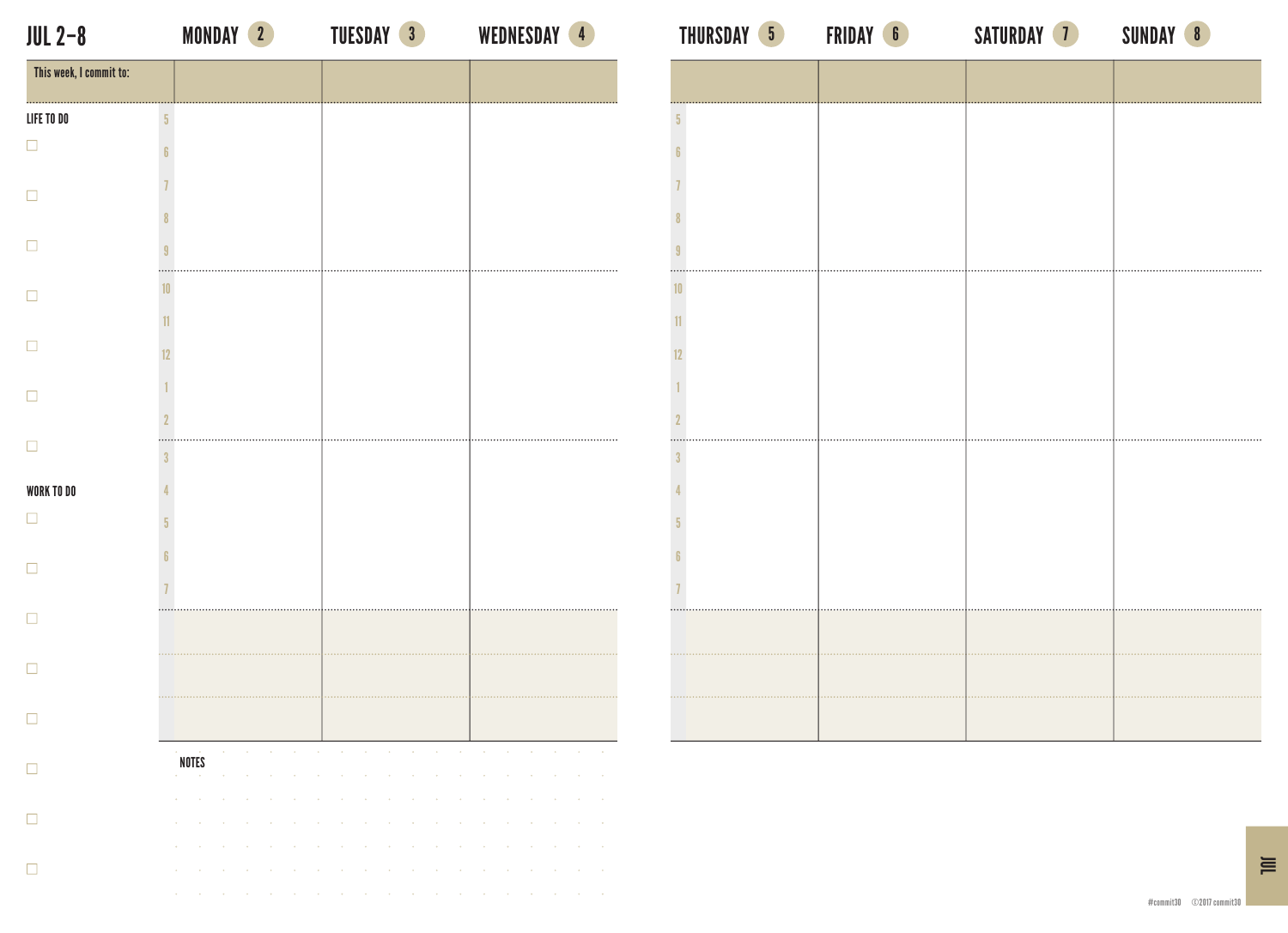LIFE TO DO

 $\Box$ 

 $\Box$ 

 $\Box$ 

 $\Box$ 

 $\Box$ 

 $\Box$ 

 $\Box$ 

 $\Box$ 

 $\Box$ 

 $\Box$ 

 $\Box$ 

 $\Box$ 

 $\Box$ 

 $\Box$ 

 $\Box$ 

the contract of the contract of the contract of the contract of the contract of the contract of

| <b>NDAY</b> |  |
|-------------|--|
|             |  |

| <b>JUL 9-15</b>         | <b>MONDAY 9</b> | <b>TUESDAY 10</b> | WEDNESDAY 11                                                                                                                                                                                                                                                                                                                                     | <b>THURSDAY 12</b> | <b>FRIDAY 13</b> | SATURDAY 14 | <b>SUNDAY 15</b> |
|-------------------------|-----------------|-------------------|--------------------------------------------------------------------------------------------------------------------------------------------------------------------------------------------------------------------------------------------------------------------------------------------------------------------------------------------------|--------------------|------------------|-------------|------------------|
| This week, I commit to: |                 |                   |                                                                                                                                                                                                                                                                                                                                                  |                    |                  |             |                  |
| LIFE TO DO              |                 |                   |                                                                                                                                                                                                                                                                                                                                                  |                    |                  |             |                  |
| □                       |                 |                   |                                                                                                                                                                                                                                                                                                                                                  |                    |                  |             |                  |
| $\Box$                  |                 |                   |                                                                                                                                                                                                                                                                                                                                                  |                    |                  |             |                  |
|                         |                 |                   |                                                                                                                                                                                                                                                                                                                                                  |                    |                  |             |                  |
| $\Box$                  |                 |                   |                                                                                                                                                                                                                                                                                                                                                  |                    |                  |             |                  |
| $\Box$                  |                 |                   |                                                                                                                                                                                                                                                                                                                                                  |                    |                  |             |                  |
|                         |                 |                   |                                                                                                                                                                                                                                                                                                                                                  |                    |                  |             |                  |
| $\Box$                  |                 |                   |                                                                                                                                                                                                                                                                                                                                                  |                    |                  |             |                  |
| $\Box$                  |                 |                   |                                                                                                                                                                                                                                                                                                                                                  |                    |                  |             |                  |
|                         |                 |                   |                                                                                                                                                                                                                                                                                                                                                  |                    |                  |             |                  |
| $\Box$                  |                 |                   |                                                                                                                                                                                                                                                                                                                                                  |                    |                  |             |                  |
| <b>WORK TO DO</b>       |                 |                   |                                                                                                                                                                                                                                                                                                                                                  |                    |                  |             |                  |
| $\Box$                  |                 |                   |                                                                                                                                                                                                                                                                                                                                                  |                    |                  |             |                  |
| $\Box$                  |                 |                   |                                                                                                                                                                                                                                                                                                                                                  |                    |                  |             |                  |
|                         |                 |                   |                                                                                                                                                                                                                                                                                                                                                  |                    |                  |             |                  |
| $\Box$                  |                 |                   |                                                                                                                                                                                                                                                                                                                                                  |                    |                  |             |                  |
| $\Box$                  |                 |                   |                                                                                                                                                                                                                                                                                                                                                  |                    |                  |             |                  |
|                         |                 |                   |                                                                                                                                                                                                                                                                                                                                                  |                    |                  |             |                  |
| $\Box$                  |                 |                   |                                                                                                                                                                                                                                                                                                                                                  |                    |                  |             |                  |
| $\Box$                  | NOTES           |                   | a construction of the construction of the construction of the construction of the construction of the construction of the construction of the construction of the construction of the construction of the construction of the<br>the contract of the contract of the contract of the contract of the contract of the contract of the contract of |                    |                  |             |                  |
|                         |                 |                   | the contract of the contract of the contract of the contract of the contract of the contract of the                                                                                                                                                                                                                                              |                    |                  |             |                  |
| $\Box$                  |                 |                   | المقاربة والقاربة والمقاربة والقاربة والمقاربة والقاربة والمقاربة والقاربة والمقاربة والقاربة والقاربة<br>المقارب والمستحدث والمستحدث والمستحدث والمستحدث والمستحدث والمستحدث والمستحدث والمستحدث والمستحدث                                                                                                                                      |                    |                  |             |                  |
|                         |                 |                   | the contract of the contract of the contract of the contract of the contract of the contract of the                                                                                                                                                                                                                                              |                    |                  |             |                  |

 $\equiv$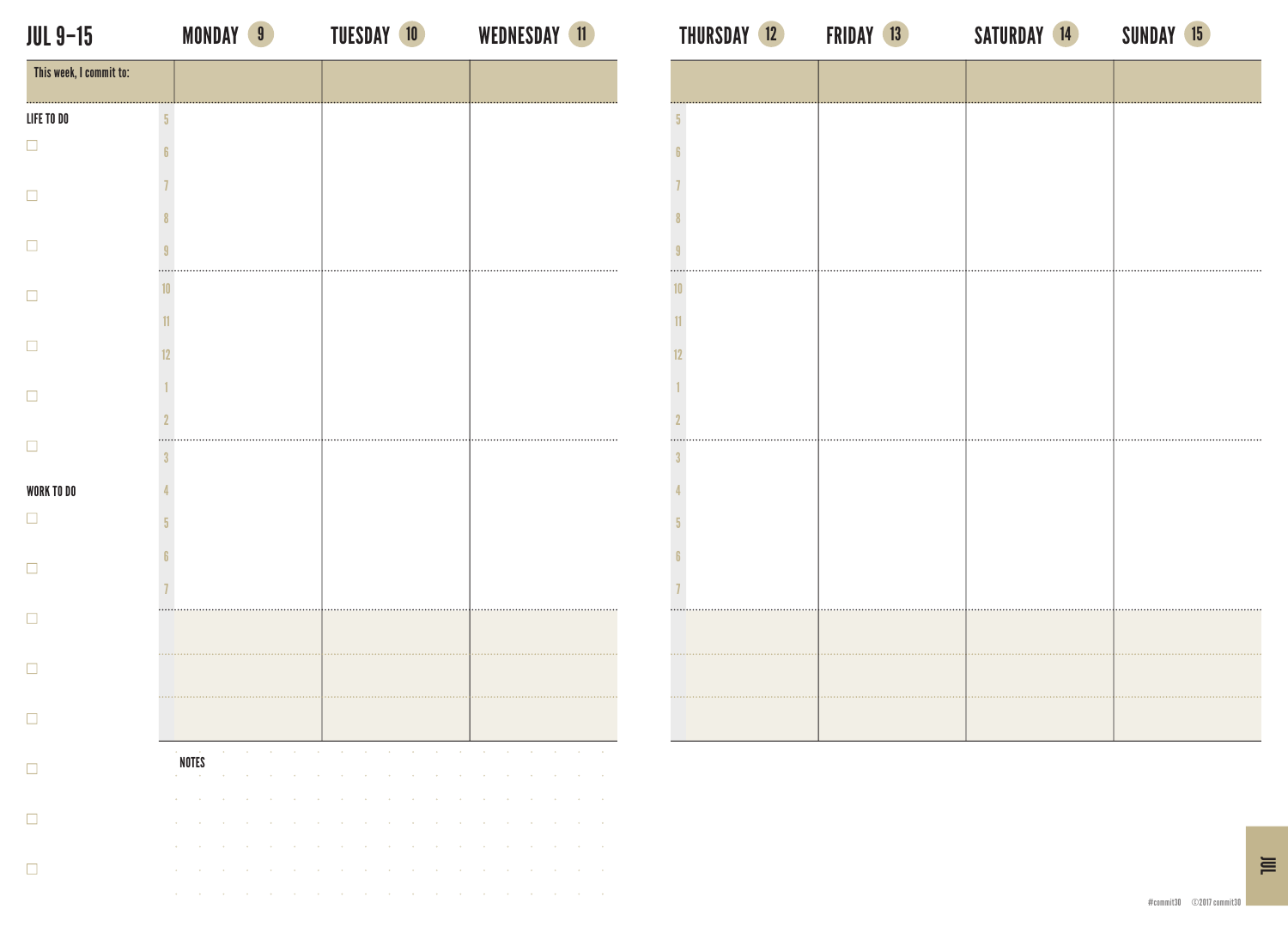## JUL 16–22 MONDAY 16 TUESDAY 17 WEDNESDAY 18 THURSDAY 19 FRIDAY 20 SATURDAY <mark>21</mark> SUNDAY <mark>22</mark>

| This week, I commit to: |                 |                                                                           |                           |                             |                 |                                                                                                 |                  |                             |                                   |                                    |                               |                               |                           |                                                                       |                  |                  |                     |        |                         |
|-------------------------|-----------------|---------------------------------------------------------------------------|---------------------------|-----------------------------|-----------------|-------------------------------------------------------------------------------------------------|------------------|-----------------------------|-----------------------------------|------------------------------------|-------------------------------|-------------------------------|---------------------------|-----------------------------------------------------------------------|------------------|------------------|---------------------|--------|-------------------------|
| LIFE TO DO              | $\sqrt{5}$      |                                                                           |                           |                             |                 |                                                                                                 |                  |                             |                                   |                                    |                               |                               |                           |                                                                       |                  |                  |                     |        |                         |
| □                       | 6               |                                                                           |                           |                             |                 |                                                                                                 |                  |                             |                                   |                                    |                               |                               |                           |                                                                       |                  |                  |                     |        |                         |
| п                       |                 |                                                                           |                           |                             |                 |                                                                                                 |                  |                             |                                   |                                    |                               |                               |                           |                                                                       |                  |                  |                     |        |                         |
|                         |                 |                                                                           |                           |                             |                 |                                                                                                 |                  |                             |                                   |                                    |                               |                               |                           |                                                                       |                  |                  |                     |        |                         |
|                         | 9               |                                                                           |                           |                             |                 |                                                                                                 |                  |                             |                                   |                                    |                               |                               |                           |                                                                       |                  |                  |                     |        |                         |
|                         | 10 <sup>1</sup> |                                                                           |                           |                             |                 |                                                                                                 |                  |                             |                                   |                                    |                               |                               |                           |                                                                       |                  |                  |                     |        |                         |
|                         | 11              |                                                                           |                           |                             |                 |                                                                                                 |                  |                             |                                   |                                    |                               |                               |                           |                                                                       |                  |                  |                     |        |                         |
| H                       | 12              |                                                                           |                           |                             |                 |                                                                                                 |                  |                             |                                   |                                    |                               |                               |                           |                                                                       |                  |                  |                     |        |                         |
|                         |                 |                                                                           |                           |                             |                 |                                                                                                 |                  |                             |                                   |                                    |                               |                               |                           |                                                                       |                  |                  |                     |        |                         |
|                         |                 |                                                                           |                           |                             |                 |                                                                                                 |                  |                             |                                   |                                    |                               |                               |                           |                                                                       |                  |                  |                     |        |                         |
| п                       | 3               |                                                                           |                           |                             |                 |                                                                                                 |                  |                             |                                   |                                    |                               |                               |                           |                                                                       |                  |                  |                     |        |                         |
| WORK TO DO              |                 |                                                                           |                           |                             |                 |                                                                                                 |                  |                             |                                   |                                    |                               |                               |                           |                                                                       |                  |                  |                     |        |                         |
| □                       |                 |                                                                           |                           |                             |                 |                                                                                                 |                  |                             |                                   |                                    |                               |                               |                           |                                                                       |                  |                  |                     |        |                         |
|                         |                 |                                                                           |                           |                             |                 |                                                                                                 |                  |                             |                                   |                                    |                               |                               |                           |                                                                       |                  |                  |                     |        |                         |
|                         |                 |                                                                           |                           |                             |                 |                                                                                                 |                  |                             |                                   |                                    |                               |                               |                           |                                                                       |                  |                  |                     |        |                         |
|                         |                 |                                                                           |                           |                             |                 | .                                                                                               |                  |                             |                                   |                                    |                               | .                             |                           |                                                                       |                  |                  |                     |        |                         |
|                         |                 |                                                                           |                           |                             |                 |                                                                                                 |                  |                             |                                   |                                    |                               |                               |                           |                                                                       |                  |                  |                     |        |                         |
|                         |                 |                                                                           |                           |                             |                 |                                                                                                 |                  |                             |                                   |                                    |                               |                               |                           |                                                                       |                  |                  |                     |        |                         |
|                         |                 |                                                                           |                           |                             |                 |                                                                                                 |                  |                             |                                   |                                    |                               |                               |                           |                                                                       |                  |                  |                     |        |                         |
| $\Box$                  |                 | <b>NOTES</b>                                                              | $\sim$                    |                             |                 | the contract of the contract of the contract of the contract of the contract of the contract of |                  |                             |                                   |                                    |                               |                               |                           |                                                                       |                  |                  |                     |        | $\alpha$                |
|                         |                 | <b>Contractor</b><br>and the control of the control of the control of the |                           |                             |                 | the contract of the contract of the contract                                                    |                  |                             | <b>Contract</b><br>$\sim 10^{-1}$ | <b>Contract</b><br><b>Contract</b> | <b>Contract</b><br>$\sim 100$ | <b>Contract</b><br>$\sim 100$ | <b>College</b>            | the contract of the contract of the contract of the<br><b>College</b> | <b>Contract</b>  | $\sim 100$       | $\sim$              | $\sim$ | $\sim$                  |
| ப                       |                 | ¥.<br>$\sim$                                                              | $\sim$                    | $\sim$                      | $\sim$          | $\sim$                                                                                          | $\sim$           | $\sim$                      | $\sim$                            | <b>Contract</b>                    | <b>Contract</b>               | $\sim$ 10 $\mu$               | <b>Contract</b>           | $\sim$ 100 $\pm$                                                      | $\sim$           | $\sim$           | $\sim$              | $\sim$ | $\epsilon$              |
| □                       |                 | $\sim$<br>$\sim 100$<br>×<br>$\mathcal{A}$                                | <b>Contract</b><br>$\sim$ | <b>Contract</b><br>$\alpha$ | <b>Contract</b> | $\sim 100$                                                                                      | $\sim 100$<br>×, | $\sim$ 10 $\pm$<br>$\alpha$ | <b>Contract</b><br>$\sim$         | $\sim$ $\sim$<br>$\alpha$          | <b>Contract</b><br>$\sim$     | $\sim 100$<br>$\epsilon$      | <b>Contract</b><br>$\sim$ | $\sim 100$<br>$\sim$                                                  | $\sim$<br>$\sim$ | $\sim$<br>$\sim$ | $\sim$<br>$\lambda$ | $\sim$ | $\epsilon$<br>$\lambda$ |
|                         |                 |                                                                           |                           |                             |                 |                                                                                                 |                  |                             |                                   |                                    |                               |                               |                           |                                                                       |                  |                  |                     |        |                         |

| $\sqrt{5}$                      |  |  |
|---------------------------------|--|--|
| $\boldsymbol{6}$                |  |  |
|                                 |  |  |
| $\overline{1}$                  |  |  |
| $\pmb{8}$                       |  |  |
| $\boldsymbol{\mathfrak{g}}$<br> |  |  |
| 10                              |  |  |
| 11                              |  |  |
| 12                              |  |  |
| $\mathbf{1}$                    |  |  |
| $\overline{2}$                  |  |  |
| <br>$\overline{3}$              |  |  |
| $\overline{4}$                  |  |  |
| $\sqrt{3}$                      |  |  |
| $\boldsymbol{6}$                |  |  |
| $\overline{1}$                  |  |  |
| .                               |  |  |
|                                 |  |  |
|                                 |  |  |
|                                 |  |  |
|                                 |  |  |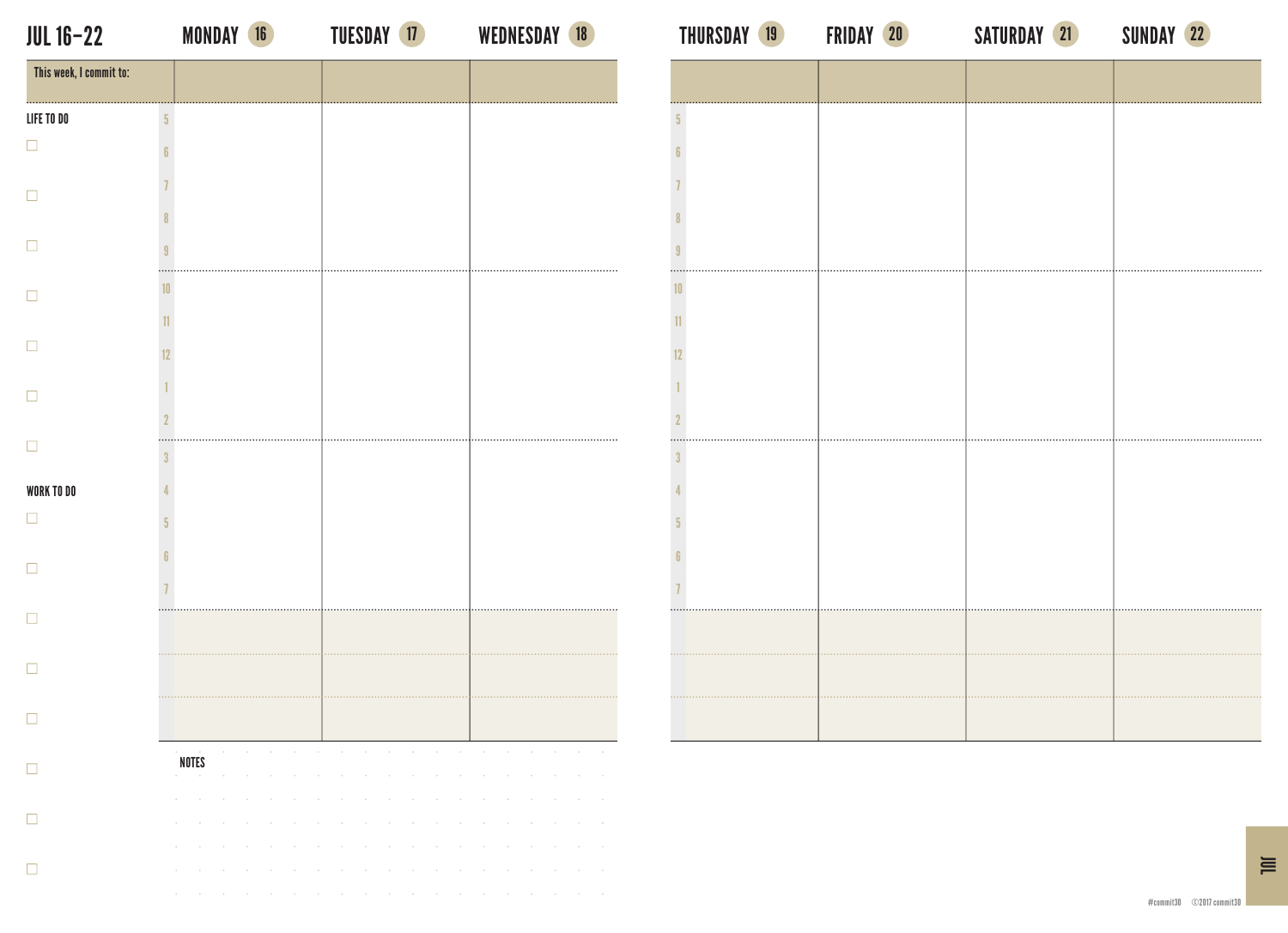This week, I commit to:

LIFE TO DO

 $\Box$ 

 $\Box$ 

 $\Box$ 

 $\Box$ 

 $\Box$ 

 $\Box$ 

 $\Box$ 

 $\Box$ 

 $\Box$ 

 $\Box$ 

 $\Box$ 

 $\Box$ 

 $\Box$ 

 $\Box$ 

 $\Box$ 

WORK TO DO

## JUL 23–29 MONDAY 23 TUESDAY 24 WEDNESDAY 25 THURSDAY 26 FRIDAY 27 SATURDAY 28 SUNDAY 29

5

6

7

8

9

10

12

2

3

4

5

6

7

NOTES

**COL** 

**COL** 

the contract of the contract of the contract of the contract of

 $\sim$ **COL** 

n a

MONDAY 23 TUESDAY 24 WEDNESDAY 25 THURSDAY 26 FRIDAY 27 SATURDAY 28 SUNDAY 29

| $\cdots$<br>$\overline{5}$ |  |  |
|----------------------------|--|--|
| 6                          |  |  |
| 7                          |  |  |
| $\pmb{8}$                  |  |  |
| 9<br>                      |  |  |
| 10                         |  |  |
| 11                         |  |  |
| 12                         |  |  |
| 1                          |  |  |
| $\overline{2}$<br>         |  |  |
| $\sqrt{3}$                 |  |  |
| 4                          |  |  |
| 5                          |  |  |
| 6                          |  |  |
| 7<br>                      |  |  |
|                            |  |  |
|                            |  |  |
|                            |  |  |
|                            |  |  |

 $\equiv$